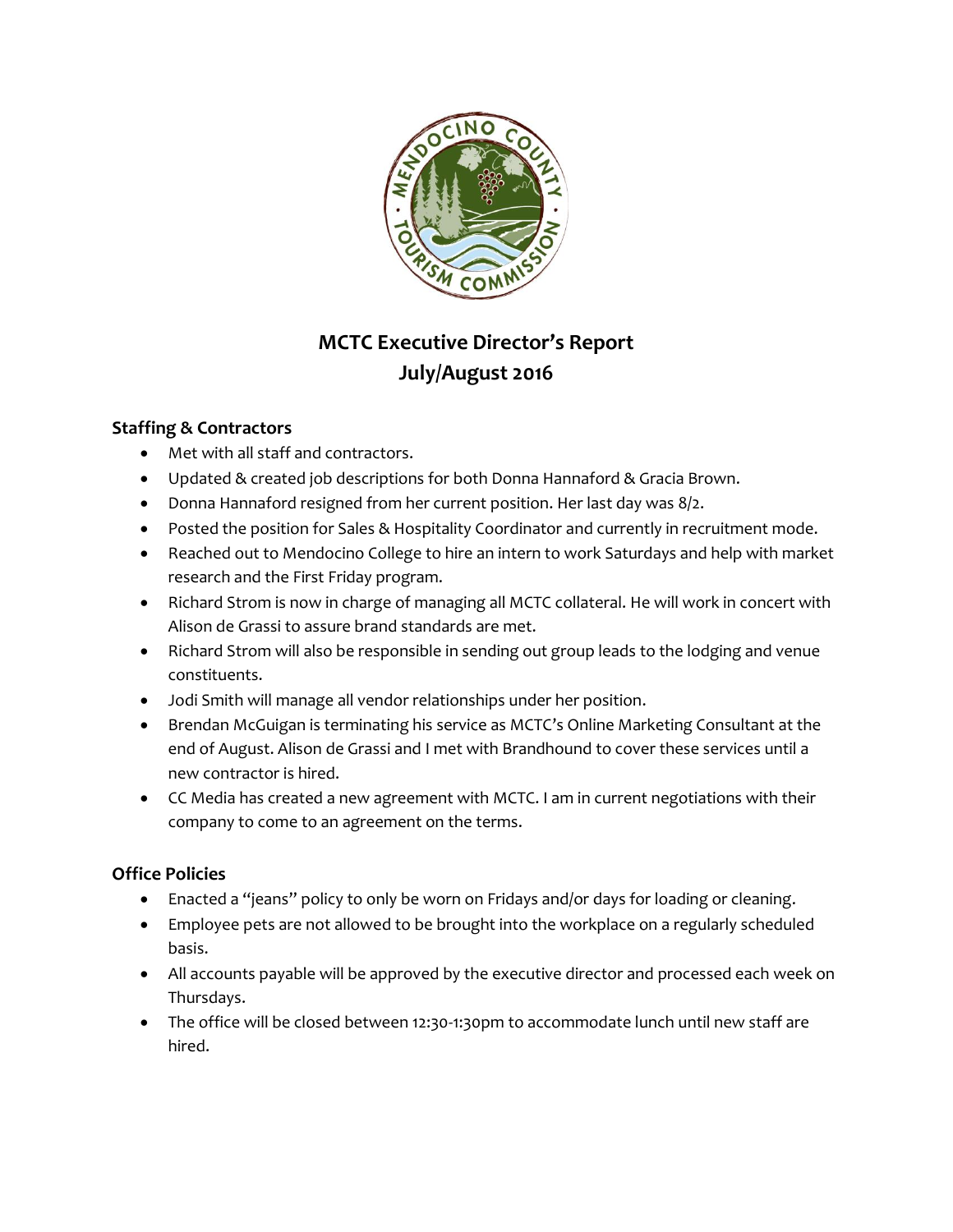# **Organizational Policies**

- Reached out to the Colorado Office of Tourism to seek out information on their stance and response to the legalization of cannabis tourism. Have been connecting with other professionals in the area to gain more insight on the direction for the organization.
- Created a 2016-17 Mendocino County Event & Program Funding for the Marketing Committee to review and then the board.

## **Internal Systems**

- Auditing of all internal systems.
- Staff has been given customer relationship management (CRM) systems to review. We will be moving forward in implementing a system before the end of this year.
- Negotiated a different phone/fax/internet bundle with AT&T (avg savings \$225/month).
- Leased a color copier to save on printing costs and staff time. The cost will be \$78/month which includes the copier lease, maintenance and supplies.
- Met with Verizon Wireless on switching to business cell phone plan (potential savings \$35-\$50/month).
- Purchased new phones to enable individual extensions and voicemail.
- Met with Jodi Smith and Daphne Haney to discuss the boarding and orientation process for new staff. Daphne and Jodi created a packet and the organization is ready to implement this new program.

#### **Budget**

 Reviewing expenses and the budget. Will be making modifications and presenting to the Finance Committee in September, then the board.

#### **Marketing & Communications**

- Reviewing the marketing plan. Will be creating the plan and presenting to the Marketing Committee, then the board in September.
- Researched and presented 2016-17 marketing & advertising considerations for the Marketing Committee to review and then the board.
- Met with Richard Strom & Alison de Grassi to discuss the feasibility and implementation of a county-wide adventure pass as well as a wine and beer pass. A list of potential businesses was created for the adventure pass. The next step is to create a pricing structure for this 5day pass. For the wine pass, I met with Bernadette Byrne and she is excited about partnering with our organization on this endeavor.
- Met with Richard Strom & Alison de Grassi to update the meeting planner's guide and to begin the creation and implementation of a sales kit to promote retreats, reunions and small meetings. The plan is to have a program and process ready by the end of this year and begin promoting this program to associations, organizations, corporations and groups in January.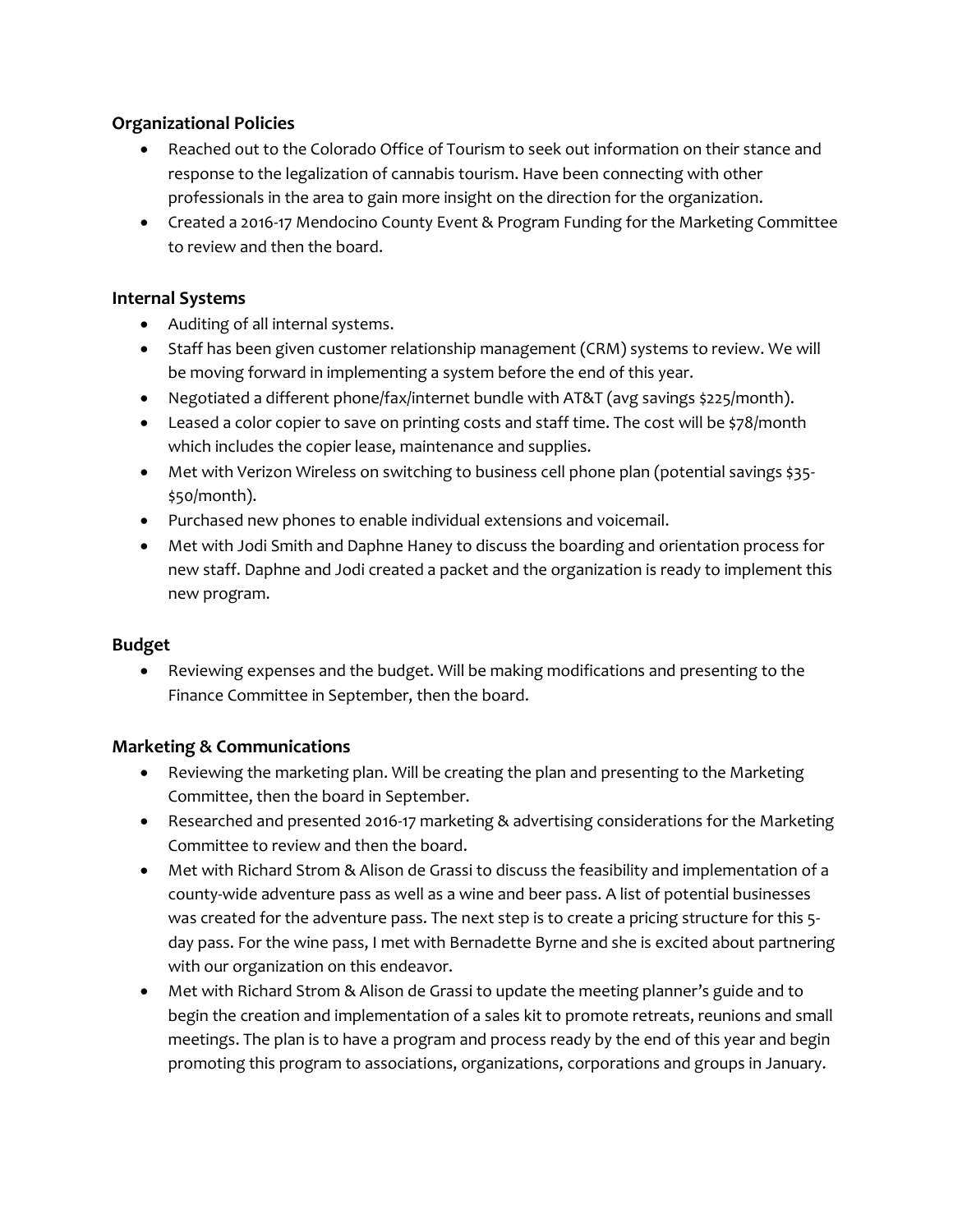Met with Richard Strom & Alison de Grassi on the creating of a pot-friendly guide for the county. The collection of this information will begin to prepare for the potential legalization of cannabis in the county. This information will be collected for the guide as well as the website. All of the team shared resources and contacts as we move forward in preparation.

## **Business Leads**

Richard Strom sent out the following leads to the full lodging & venue list to host the following organizations:

- Meeting Professionals International Board Retreat in January
- Bay Area Travel Writer's Board Retreat in February

## **Meetings & Events**

- 7/11 MCTC Staff Meeting
- 7/12 MCTC Board Meeting
- 7/14 Donna Hannaford to discuss Position Description
- 7/14 Willits Rebranding
- 7/15 Budget Meeting with Daphne Haney
- 7/20 Destination Hopland (Mushroom Festival)
- 7/20 Marketing Committee
- 7/29 Heidi Dickerson, Leadership Mendocino
- 8/2 County Board of Supervisors
- 8/3 Festival Committee
- 8/3 Finance Committee
- 8/4 Directors Dinner, Redwood Empire Fair
- 8/5 Mendocino Wine Competition

# **Board, Lodging & Staff Listening Sessions**

- 7/11 Gracia Brown
- 7/11 Jodi Smith
- 7/12 Alison de Grassi
- 7/13 Donna Hannaford
- 7/18 Best Western, Fort Bragg
- 7/18 Ocean View, Fort Bragg
- 7/18 Sharon Davis, Coastal Chamber
- 7/19 The Atrium B&B, Fort Bragg
- 7/19 Glassbeach Inn (need to reschedule)
- 7/19 Boonville Hotel, Marcus Magdaleno
- 7/20 Grey Whale Inn, Fort Bragg
- 7/21 Richard Strom
- 7/21 Super 8, Fort Bragg